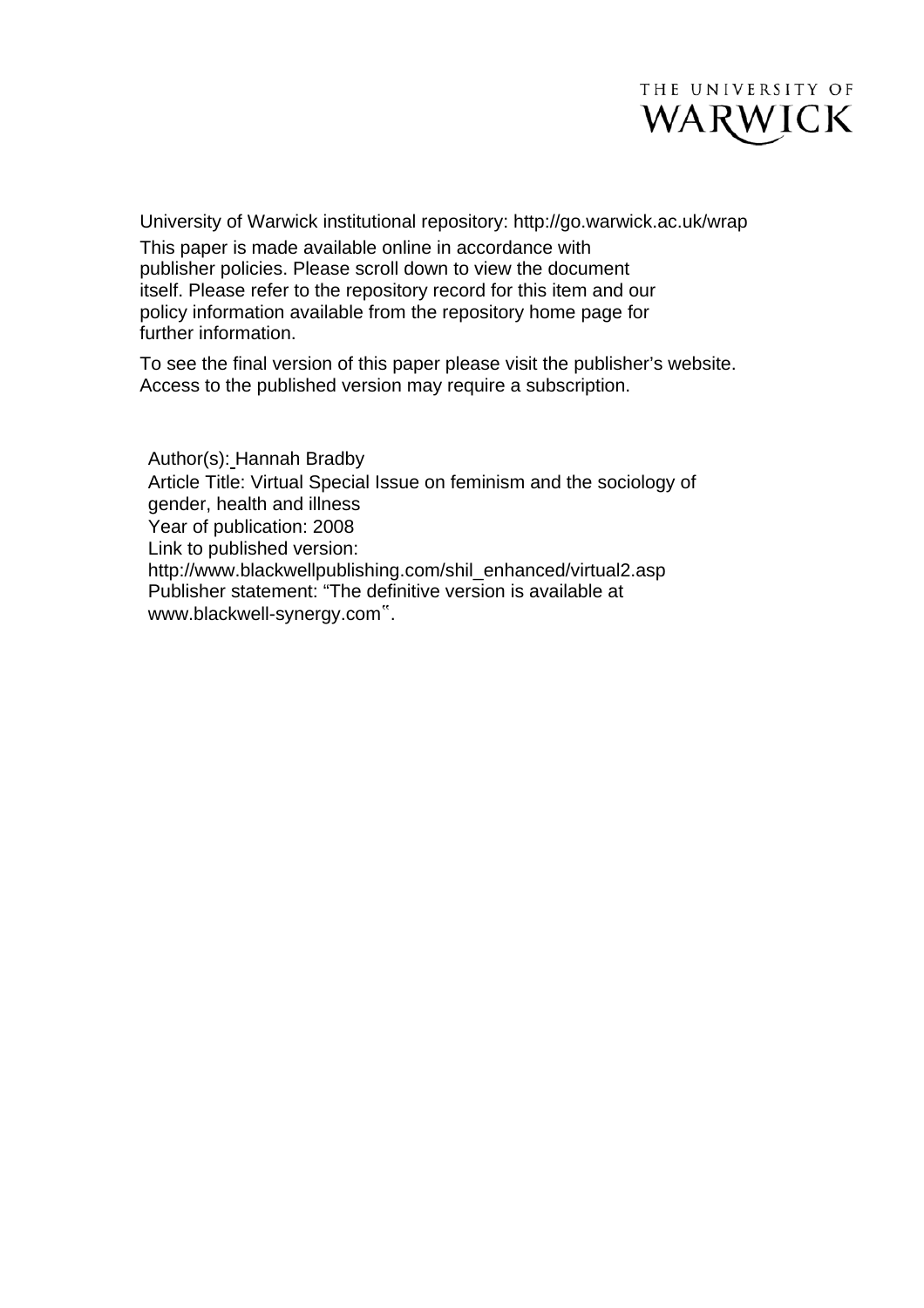Feminism and the sociology of gender, health and illness Virtual special edition Hannah Bradby

This editorial considers how the study of gender and health has played out in the pages of the *Sociology of Health and Illness* over the past quarter century, paying particular attention to how a theory of gender has informed empirical work and the relevance of gender studies for the feminist challenge to sexism and the patriarchal order. Work in this journal on gender and health has considered the invisibility of women, grappled with the conflation of sex and gender and interrogated polarised binary thinking, attempting to use sociological approaches to the body and novel post-structural metaphors to analyse both gendered roles and their relationship with gendered bodies and states of health and illness.

A querying of the routine division of the sexes into distinct realms, culturally, socially and economically, whereby women are consistently less valued than men, underlies the development of feminism. Feminist politics depends on a premise that collective and concerted action can change the under-valuing of women and equality between the sexes is a legitimate social goal (Humm, 1992:1). Feminist activism seeks to win for women the rights that men take for granted. Feminist theory seeks to explain how disparities between men and women have been normalised and maintained and why, even once women have been granted formal rights to equal treatment in the workplace, home and courts, gendered discrimination persists. Feminist theory turns on the suggestion that the unwarranted conflation of sex with gender justifies sexist assumptions with the inferiority of women, or at least their unsuitability for particular social roles, justified with reference to embodied sex differences. While biological distinctions between male and female can be seen in morphological, hormonal and functional differences, particularly after puberty, as a mammalian species we are relatively undifferentiated by sex and characteristics associated with sex such as musculature, facial hair and height, exist on a spectrum. The routine conflation of sex, imagined as two opposed categories, with gender, works to keep the polarised, binary gendered division intact as a cultural category.

The feminist sociological challenge to biologically justified sexism is to show that gender roles are culturally ascribed and socially acquired. Masculinity is a trait that is theoretically independent of maleness and men learn how to perform male gender roles, just as women learn to adopt a feminine practice. Feminism emphasises the differentially valued readings of male and female bodies and delineates the processes that have led to the establishment, maintenance and reinforcing of gendered roles.

# **Invisible women**

An early article by Juanne Clarke (1983) provided a feminist challenge to the sociology of health and illness, by focussing on masculinity's tendency to render women and women's concerns invisible (Clarke 1983: 12). For this author,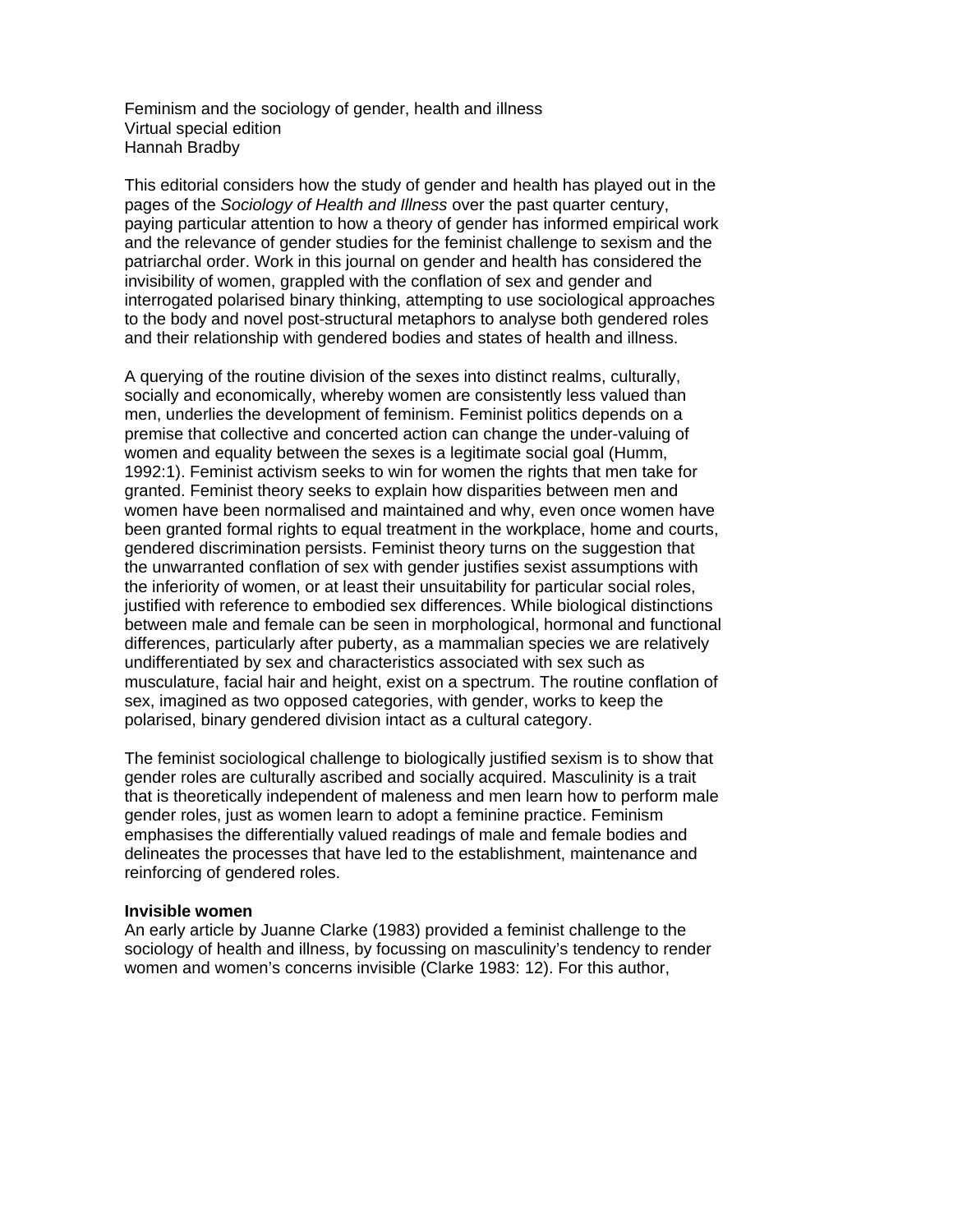medicine's contribution to the myth of female frailty that both disqualified women as healers and rendered them highly qualified as patients had helped to reduce women's visibility (Clarke 1983: 64). Developing ideas of female fraility, Ellen Annandale and Judith Clark's (1996) analysis of the gendered nature of readings of the body suggested that women could not be well because of their disadvantaged cultural position and men could not be ill. The movement which has come to be identified as second wave feminism asserted the equality of men and women, or, more radically, argued for the superiority of women on the grounds of their association with the natural.

In some respects the invisibility of women and women's issues has been overcome, in that it is difficult 'to recall the time when gender relations were not regarded as a legitimate focus for sociological study' (Maynard 1990: 269). And yet, while gender is now a standard variable in sociological analysis, there remain important areas of health practice and health policy where the workings of gender have been hidden from analytic view. Apart from as prostitutes, women were largely invisible in the early discussion of the epidemiology of AIDS, despite the significant nature of the risk to health world wide, as an article by Janet Holland and colleagues (1990) argued. As women began to appear as more than just promiscuous women, they became the target of a public health expectation that they should take responsibility, not only for their own bodies and reputations but also for policing men's health (Holland et al. 1990: 347). Brown and Minichiello's article pointed out that the focus on converting women's passivity into assertiveness has been such that any impact of male sexuality on, for instance, condom use has frequently been overlooked (1994: 232). Feminist analysis of negotiations over sexual encounters between men and women emphasises the determinate influence of inequalities in gendered power and yet this finding had failed to inform public health interventions (Holland et al. 1990: 348) despite the contention that traditional male and female sexual roles and behaviours presented a significant health risk in the context of heterosexuality (Brown and Minichiello 1994: 248).

Papers appearing in the journal have shown that it is not only novel threats to public health where gendered thinking remains difficult to interrogate. Although significant numbers of women die from heart attacks, albeit at a later age than men, Carol Emslie and colleagues showed that heart disease is widely seen as a men's problem (Emslie et al 2001: 224). Where men and women present similar symptoms, men are more likely to be diagnosed with heart disease and women's symptoms to be attributed to age. This contrast is analysed by these authors as part of a gendered cultural symbolism whereby men are associated with culture and the failure of their body parts rests on explanatory metaphors around mechanical failure, whereas women's proximity to the 'natural' makes a more organic, quiet death appropriate and acceptable (Emslie et al 2001: 227). In contradiction to earlier feminist concerns that women were culturally locked into a category of frailty, these analyses suggest that for some disease categories it is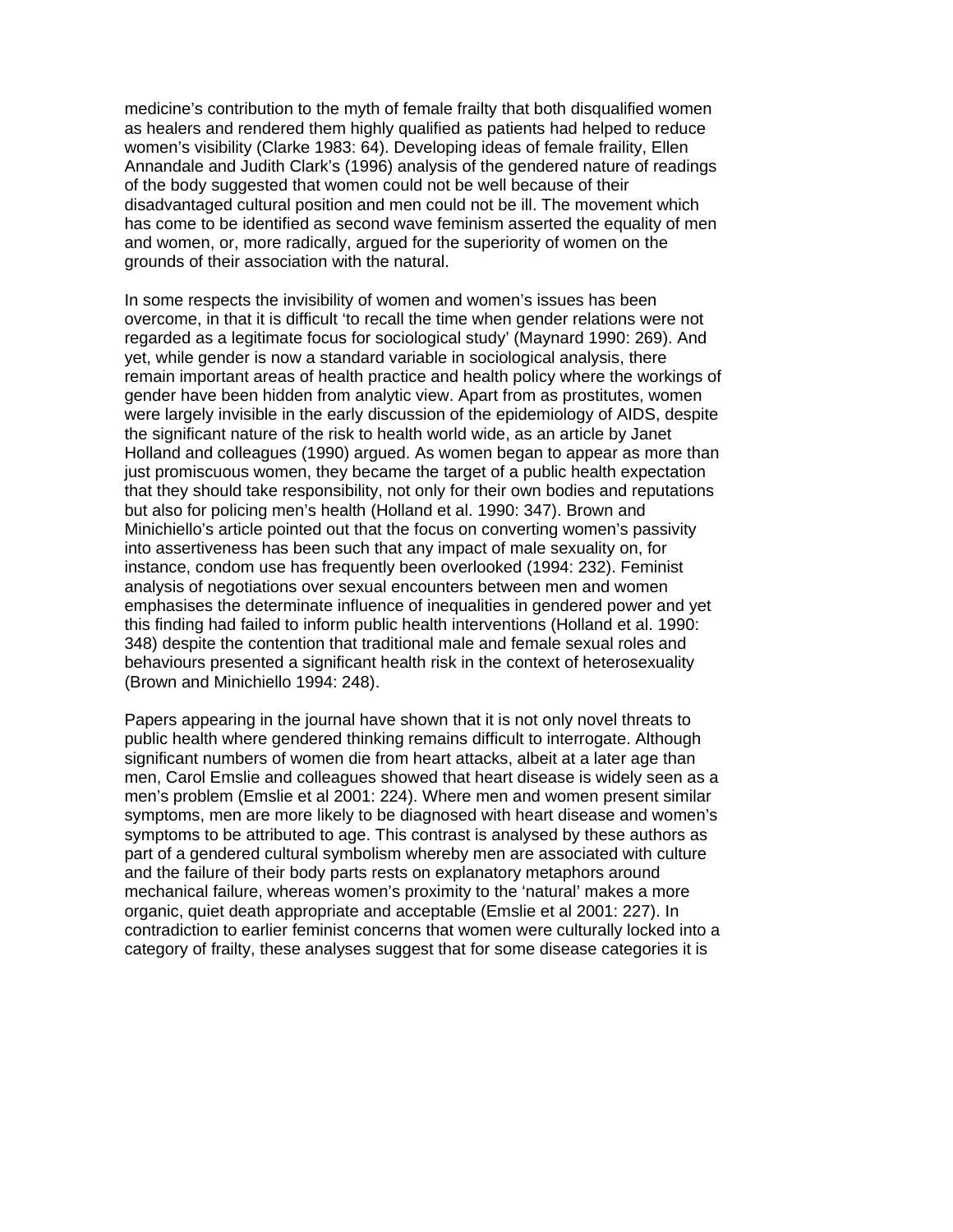women's vulnerability that cannot be seen, rather than their illness that is excessively visible.

# **Polarised opposition**

The acceptable and widespread nature of gender as a variable in sociological analysis, together with its absence in specific areas of diagnosis and health policy, as described above, is perhaps explained by the lack of theoretical development in what gender means. Feminist theory has 'often been used tacitly in research on gender and health' such that 'interpretive frameworks are implicit rather than explicit' and 'women's' health is discussed without reference to patriarchy as a theoretical justification of women's disadvantage (Annandale 1990: 62). Research that measures or describes the inferiority of women's health compared with men's without reference to a theoretical position can have the effect of reinforcing a categorical difference between the genders, thereby identifying women as the authors of their own misfortune. Researchers' concentration on medical problems affecting women, such as childbirth, breast cancer and menstruation has, ironically, reinforced women as the vulnerable 'weaker sex'.

In an article on doctor-nurse relations Karen Davies observed that one of the difficulties in theorising gender is that in western society it is a primary social category which we automatically and unconsciously categorise any specific other with whom we must relate (Davies 2003: 729). A social relationship with a person of indeterminate gender is less tolerable than ambiguity around age, sexuality, class or disability. The potential for women to conceive and bear new life has played an important role in maintaining the binary division of gender, since it homogenizes all women as mothers, and locks women into reproduction as central to everyone's lives, echoing medicine's determinacy (Annandale and Clark 1996: 29). Thinking premised on a binary division between men and women, between male and female has the unfortunate effect of 'universalising and valorising' gender differences. A focus on the abnormalities of women's reproductive health means that, at the same time as sociology criticises biomedicine's pathologisation of women, it also replicates its problematic (Annandale and Clark 1996: 32), allowing women's health problems to stand for the broader issue of gender and health.

The combination of the social centrality of gender, underpinned by a focus on biological difference, has made sexist thinking difficult to deconstruct, despite the widely shared feminist understanding of women's experience as socially constructed rather than built directly upon biology or the materiality of the body (Annandale and Clark 1996:19). The availability of safe contraception and the receding social pressure for women to marry and reproduce has lent weight to a feminist aspiration to treat men and women as social actors subject to gender prejudice as a means of discrediting fixed sex roles. Research appearing in the journal has shown that it is empirically as well as theoretically possible to disaggregate biological sex from social gender roles. Using social survey

**Comment [cfs1]:** SHI usually uses 's' for these words so if this is an SHI article it will probably do this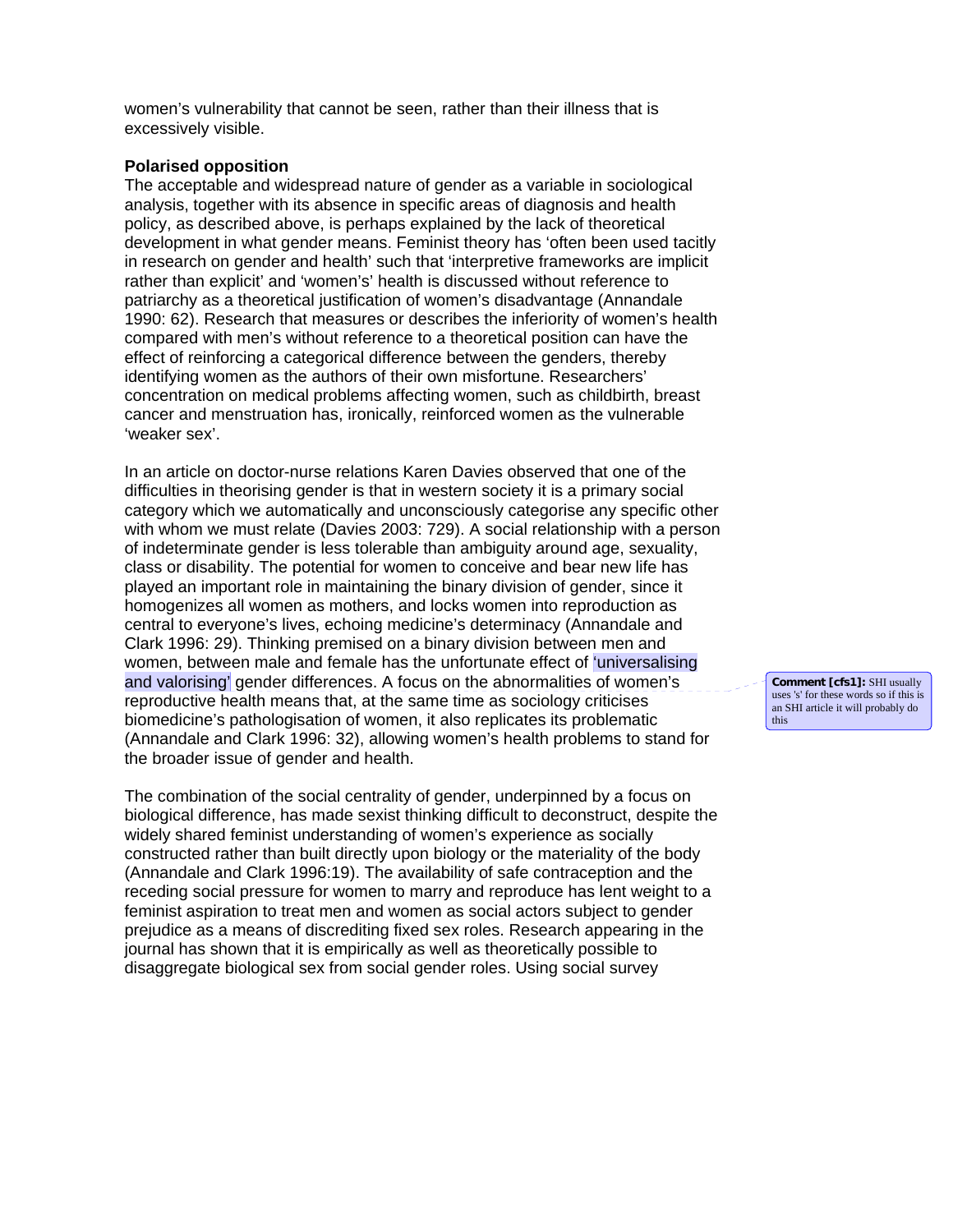methods to measure dimensions of gender in men and in women, Ellen Annandale and Kate Hunt show that high 'masculinity' has been associated with better health for men and women, such that masculinity clearly carries rewards for both men and women (Annandale and Hunt 1990: 43).

The ability to think about gender as a quality or condition independent of sex is rare. A more common response to the feminist deconstruction of gender as a social role has been to study men's bodies as a site of disease (as in John Oliffe's (2006) article on androgen deprivation therapy) and the role of masculinity in illness (Robertson 2006). One outcome of studying men and masculinity has been to present men as a disadvantaged group in need of an urgent public health campaign to address their needs (Courtenay 2000). In this context gender becomes collapsed onto biological sex and the term is effectively a euphemism for sex. The assertion of one sex's need for health care over and above the other sex is not a constructive means of furthering the understanding of gender and health.

In the early 1980s, Juanne Clarke lamented that there could be 'no adequate, systematic theory-building as of yet because of the conceptual indeterminacy in the definition and problems in the measurement of illness and gender' (Clarke 1983: 77), suggesting that significant re-conceptualization was required. More than a decade on and, more hopefully, feminist theory was said to be 'in the midst of significant change' (Annandale and Clark 1996: 38).

Post-structuralism has offered one route for a re-conceptualization of gender that keeps bodies, including bodily difference, in the analysis without collapsing gender onto sex and without making sex determinate. If bodies are 'only knowable through the discourses that constitute them' then they cannot be reduced to an unproblematic biological base on which gender is inscribed (Annandale and Clark 1996: 20). Gender differences are understood to be created through hierarchical opposition, such that the category 'women' is meaningful in reference to 'men'. Feminism's aim to destabilize or overturn such oppositions (Annandale and Clark 1996: 21) offers the possibility of a novel and less fixed gendered regimen.

# **Undoing polarities**

More recently in *Sociology of Health and Illness* Karen Davies has taken health care professionals in a hospital setting as a means of examining the active performance and subjectivity of the continual creation, maintenance and contesting of gender relations in daily life (2003: 720). The concept of the body is central to examining the doing of dominance and deference by doctors and nurses between whom, despite changes, gendered relations hold sway. Davies argues that bringing in the body gives access to complex multiple relations at work at the cross roads of gender, profession, hierarchy, bureaucracy allowing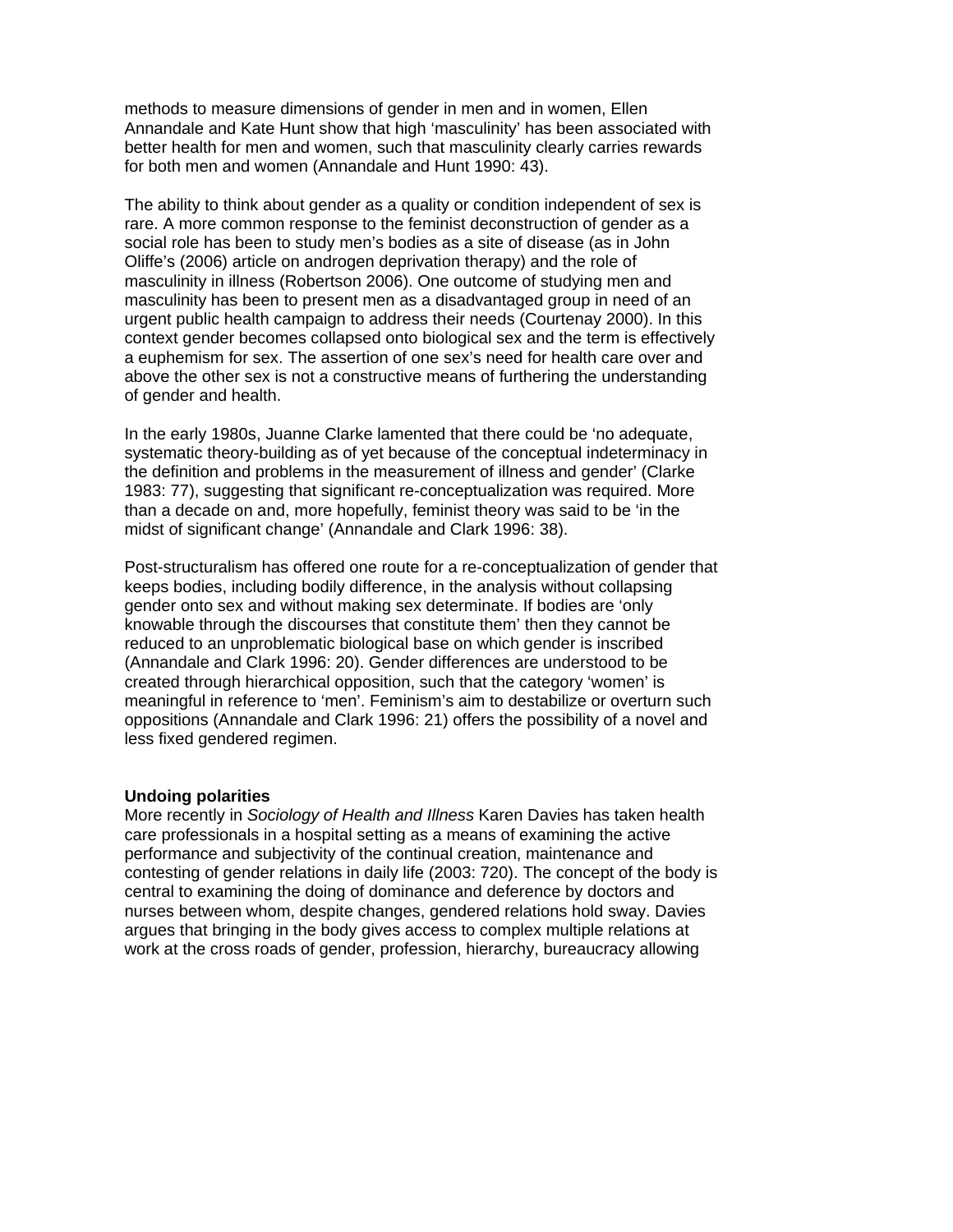analysis to identify where gender relations can be contested and change introduced (Davies 2003: 737).

New metaphors to dislodge binary gendered thinking are needed: if bodies can be envisaged as networks, it becomes difficult to think of 'problems in fertility' belonging specifically to women (Annandale and Clark 1996: 37), rather than to parents or couples. Annandale and Clark suggest cyborg imagery as a means of deconstructing duality and challenging theoretical positions which view science and technology as amounting to little more than male demonology (1996: 38).

The ability of cyborg imagery to explode binary thinking was disputed in a paper by Rona Campbell and Sam Porter (1997), and it has not become a hallmark of research in this journal, although the place of gender in understandings of science and technology has been considered. Cathy Charles and colleagues (1998) considered the extent to which women perceived that they had options with regard to treatment for breast cancer, how they understood the risks and benefits of various options and the role they wanted for themselves and their oncologist in decision-making. The paper documents how women developed their own constructions of scientific information on treatment risks concluding that most women wanted shared decision-making so that their physicians' skills and experience would contribute to making the 'right' decision and avoiding the 'wrong' one (Charles et al 1998: 90). In this context divisions between health care professionals and recipients of services seem to have emerged as more important than gender.

# **Health inequalities**

The study of inequalities in morbidity and mortality is a central aspect of this journal's substantive work, where a productive multi-disciplinarity has been brought to bear on problems which are both social and theoretical. Interrogating the long standing observation that women live longer lives, but are more beset by symptoms compared with men and evaluating the contribution of employment and domestic responsibilities to rates of mortality and morbidity has been an ongoing project. In response to the feminist challenge, this work has sought to develop theories of gender as well as develop the evidence base on inequality based on a variety of social characteristics, including gender and class.

The rise in the proportion of women in the workforce made possible a study by Sara Arber and colleagues (1985) of the content and quantity of women's work and stress and the effects on their health. Subsequently, Mel Bartley and colleagues argued that of the numerous studies of women's apparent excess morbidity undertaken, all too many have treated women as an undifferentiated category and concentrated on mental illness so as to confirm an association between paid employment and better mental health among women (Bartley et al 1992: 376).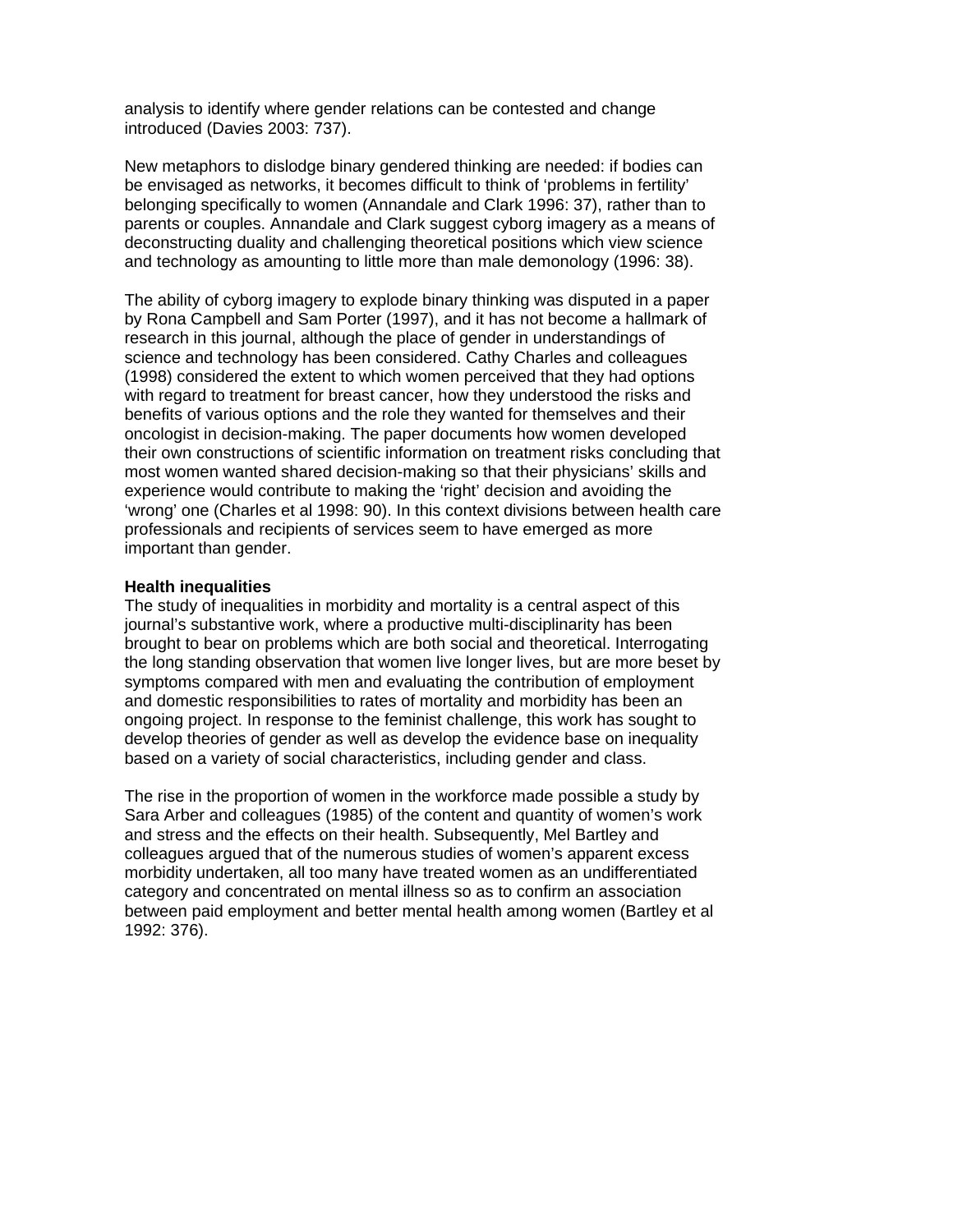Disaggregation of women's work into domestic labour and paid employment confirmed that women with full and part time paid work were more likely to experience lower levels of physical and psychological symptoms than those who were housewives. Careful attention to the content and quantity of women's paid and unpaid work meant that statements about the benefits of paid work for women's health could be precisely circumscribed (Bartley et al 1992). With such detailed operationalisation of gender and of work variables, it became possible for similarities and differences within and across gender to emerge from other analysis appearing in the journal (Hunt and Annandale 1993: 660). Given the deeply gendered nature of our culture, it is difficult to 'control for gender'. For instance, Vivienne Walters and colleagues showed that, in the case of paid and unpaid work, even when occupying the same occupation, men and women have different work roles and aspects of that occupation may take on different significance because of different family responsibilities (Walters et al 1997: 340). The consistent finding that women have a greater risk of depression compared with men was confirmed in a paper by James Nazroo and colleagues to be largely the result of differences in roles and the stresses and expectations that go with them (Nazroo et al 1998: 326). This contributes to the case that it is the content and context of gendered roles that are important in explaining excess morbidity, rather than some inherent feature of women as a gender.

Work on gendered health inequalities can be criticised as having a Western focus. The inequities facing women in post-industrial wealthy countries have preoccupied research attention to the exclusion of global gendered injustices. In terms of the starkness of gendered inequalities in the health and longevity of women, compared with men, the majority world demands our attention. The world-wide toll in terms of women's raised levels of mortality and morbidity, confirms that limited or negligible access to political power, land-ownership, education, sexual self-determination and earning ability has detrimental bodily effects. This journal has begun to publish work on women's health in the majority world, for instance consideration of ante-natal services in Pakistan by Zubia Mumtaz and Sarah Salway (2007) and obesity in Morocco by Adina Batnitsky (2008).

Feminist sociology's efforts in developing a theory of gender that avoids polarizing binary oppositions in the study of health and illness is needed in conversation with disciplines such as development studies and anthropology which are currently engaged with the study of global health matters. The starkness of the health inequalities that affect the world's poor, who are disproportionately women, should not become an excuse to allow gender to become collapsed back a biologically justified notion of a female health deficit.

# **Conclusion**

At its best, the research published in this journal uses innovative sociological ideas to recast problems of health policy and medical practice. The feminist effort to de-couple sex and gender has been important in developing conceptual and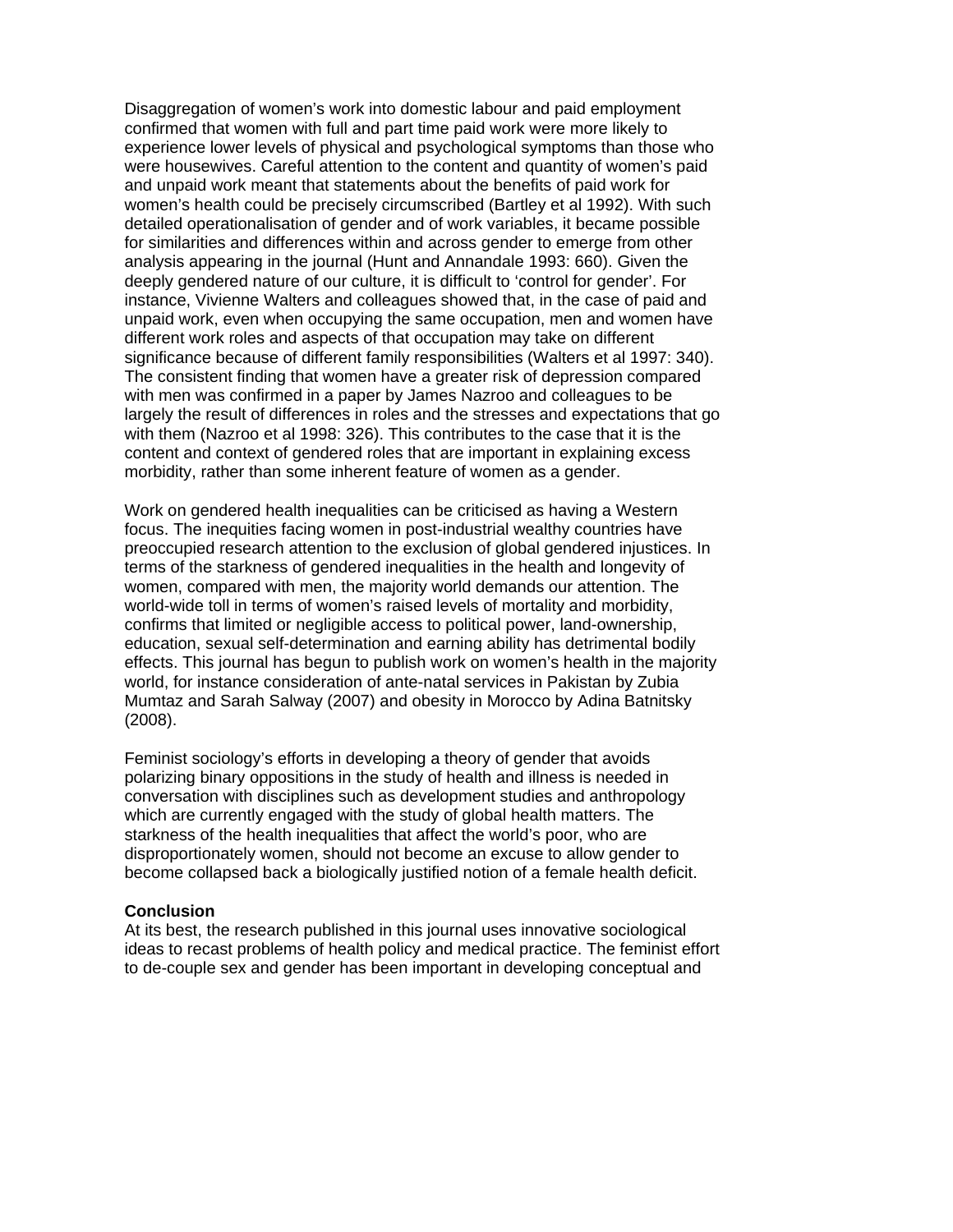empirical work around health inequalities, public health policy and understandings of illness causation. The success of this effort can be measured in the mainstream acceptance that gender is, in large measure, a matter of social and cultural construction. However, the reluctance of feminist theory to grapple with embodied aspects of sex difference in relation to gendered ideas, together with medical sociologists' fascination with obstetrics, gynaecology and midwifery, has perhaps left undisturbed a Victorian core of thinking that gendered illness patterns are a matter of reproductive physiology. In destabilising ideas about the fixity of a biologically determined sex difference, models associated with poststructural thought, such as networks and cyborgs, have yet to make their mark in our discipline's record of published research. This is notable, given that metaphors of machine-enhanced humanity and networked beings are not unusual in science fiction and fantasy in various media; indeed they make up a substantial part of the mainstream entertainment industry. The indeterminacy of definition and measurement noted by Clarke in 1983 has been overcome and the significant changes that Annandale and Clark noted to be in process in 1996 have moved our understanding forward, as amply demonstrated by the papers reviewed in this editorial. But the process of developing a sophisticated theoretical conceptualisation of gender that permits flexible empirical operationalisation and makes sense in the everyday gendered world is not yet finished. In fifteen years time, a review of papers in this journal will perhaps show that a further effort to find ways thinking about gender in combination with other sociological variables, and that admits the power of social constructionism as well as the fundamentally embodied nature of our experience of health and illness has taken place. However, as the generation of researchers who witnessed the urgency of the gender politics of the 1960s and 1970s retires, it is a cohort schooled in the cynicism of the 1980s and 1990s who must avoid the complacency of post-feminism in rising to this challenge.

# **Cited references other than SHI papers**

Annandale, E (1990) The Sociology of Health and Medicine: A critical introduction. Polity Press.

Courtenay, W. H. (2000) 'Constructions of masculinity and their influence on men's well-being: a theory of gender and health.' [Social Science & Medicine](http://www.sciencedirect.com/science/journal/02779536) [Volume 50, Issue 10](http://www.sciencedirect.com/science?_ob=PublicationURL&_tockey=%23TOC%235925%232000%23999499989%23163152%23FLA%23&_cdi=5925&_pubType=J&_auth=y&_acct=C000029838&_version=1&_urlVersion=0&_userid=6875580&md5=445ca9b2fafec686915a0c5413e602f7), 16 May,1385-1401. [doi:10.1016/S0277-9536\(99\)00390-1](http://dx.doi.org/10.1016/S0277-9536(99)00390-1)

Humm, M. (ed) (1992) Feminisms. A Reader. Hemel Hempstead: Harvester Wheatsheaf.

Maynard, M. (1990) The re-shaping of sociology? Trends in the study of gender. Sociology, 24, 269-90.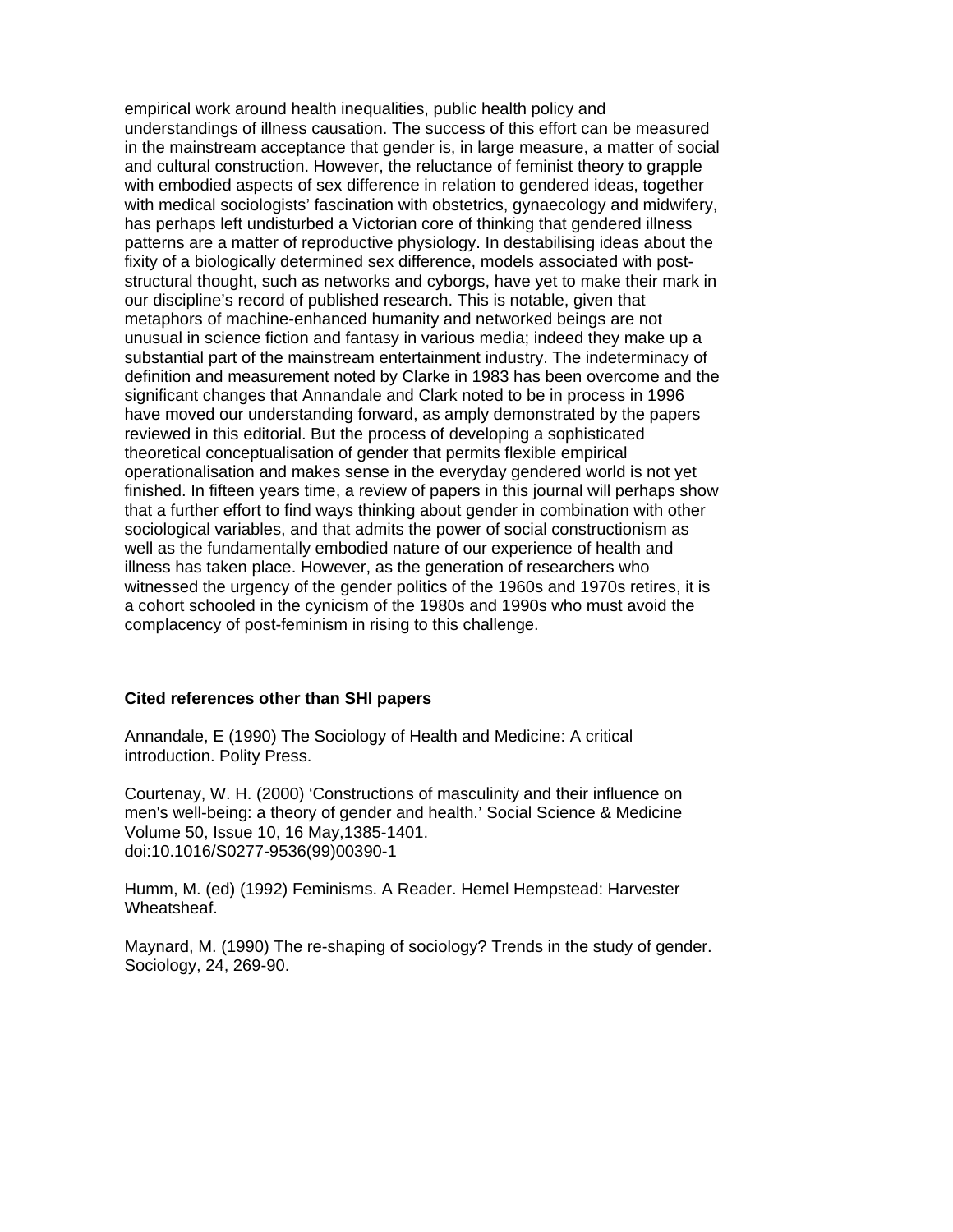### **Papers cited, appearing in** *Sociology of Health and Illness*

Ellen Annandale, Judith Clark (1996) What is gender? Feminist theory and the sociology of human reproduction. Sociology of Health & Illness 18 (1) , 17–44 doi:10.1111/1467-9566.ep10934409

Ellen Annandale, Kate Hunt (1990) Masculinity, femininity and sex: an exploration of their relative contribution to explaining gender differences in health. Sociology of Health & Illness 12 (1) , 24–46 doi:10.1111/1467-9566.ep10844865

Sara Arber, G. Nigel Gilbert, Angela Dale (1985) Paid employment and women's health: a benefit or a source of role strain? Sociology of Health & Illness 7 (3) , 375–400 doi:10.1111/1467-9566.ep10834014

Mel Bartley, Jennie Popay, Ian Plewis (1992) Domestic conditions, paid employment and women's experience of ill-health. Sociology of Health & Illness 14 (3) , 313–343 doi:10.1111/1467-9566.ep11357495

Adina Batnitzky (2008) Obesity and household roles: gender and social class in Morocco Sociology of Health & Illness 30 (3) , 445–462 doi:10.1111/j.1467-9566.2007.01067.x

Jan Browne, Victor Minichiello (1994) The condom: why more people don't put it on. Sociology of Health & Illness 16 (2) , 229–251 doi:10.1111/1467-9566.ep11347391

Rona Campbell, Sam Porter (1997) Feminist Theory and the Sociology of Childbirth: a Response to Ellen Annandale and Judith Clark Sociology of Health & Illness 19 (3) , 348–358 doi:10.1111/1467-9566.00055

Cathy Charles, Tim Whelan, Amiram Gafni, Leonard Reyno, Cristina Redko (1998) Doing Nothing is No Choice: Lay Constructions of Treatment Decision-making Among Women with Early-stage Breast Cancer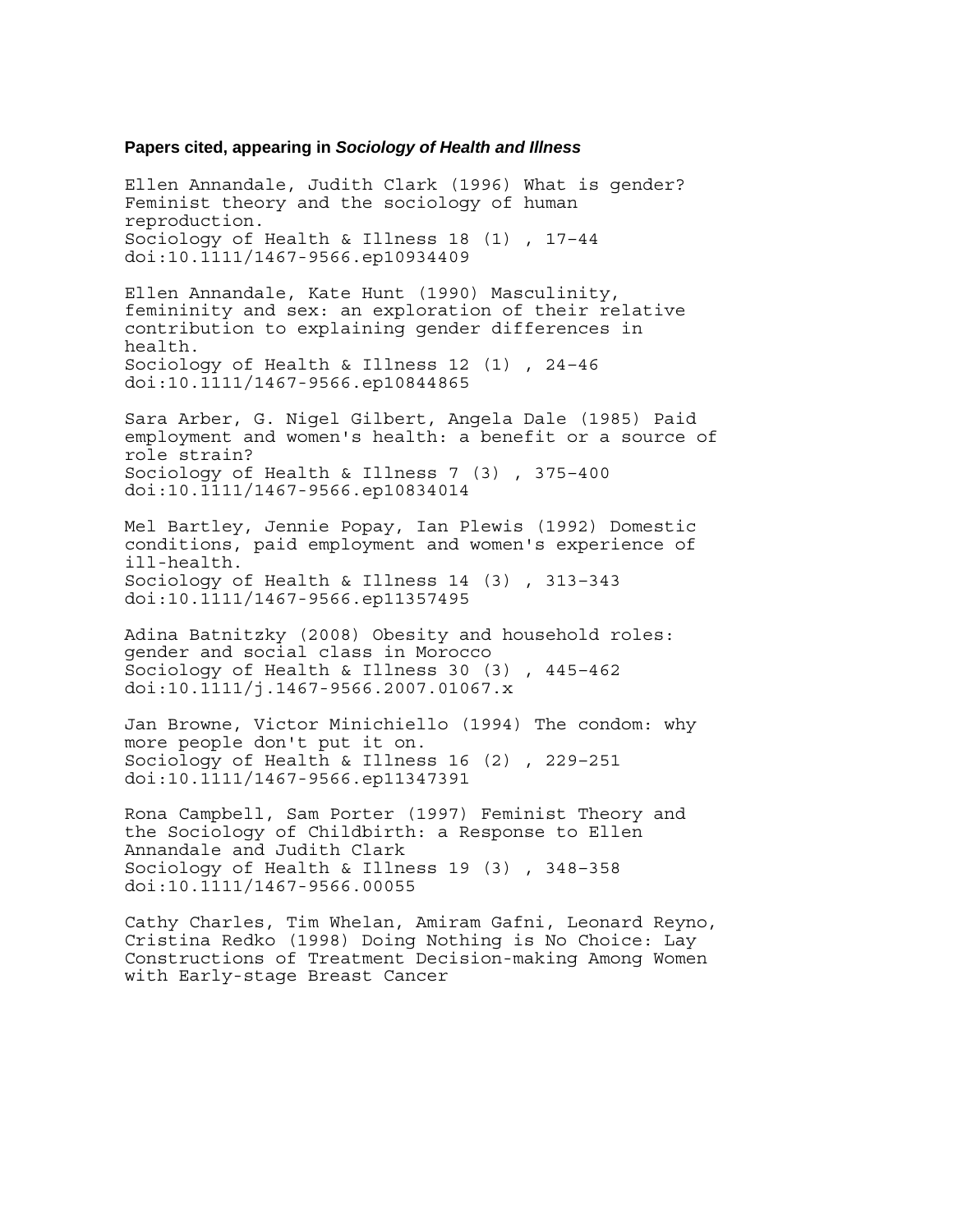Sociology of Health & Illness 20 (1) , 71–95 doi:10.1111/1467-9566.00081

Juanne N. Clarke (1983) Sexism, feminism and medicalism: a decade review of literature on gender and illness. Sociology of Health & Illness 5 (1) , 62–82 doi:10.1111/1467-9566.ep11340067

Karen Davies (2003) The body and doing gender: the relations between doctors and nurses in hospital work Sociology of Health & Illness 25 (7) , 720–742 doi:10.1046/j.1467-9566.2003.00367.x

Carol Emslie, Kate Hunt, Graham Watt (2001) Invisible women? The importance of gender in lay beliefs about heart problems Sociology of Health & Illness 23 (2) , 203–233 doi:10.1111/1467-9566.00248

Janet Holland, Caroline Ramazanoglu, Sue Scott, Sue Sharpe, Rachel Thomson (1990) Sex, gender and power: young women's sexuality in the shadow of AIDS. Sociology of Health & Illness 12 (3) , 336–350 doi:10.1111/1467-9566.ep11347264

Kate Hunt, Ellen Annandale (1993) Just the job? Is the relationship between health and domestic and paid work gender-specific? Sociology of Health & Illness 15 (5) , 632–664 doi:10.1111/1467-9566.ep11434424

Zubia Mumtaz, Sarah M. Salway (2007) Gender, pregnancy and the uptake of antenatal care services in Pakistan Sociology of Health & Illness 29 (1) , 1–26 doi:10.1111/j.1467-9566.2007.00519.x

James Y. Nazroo, Angela C. Edwards, George W. Brown (1998) Gender Differences in the Prevalence of Depression: Artefact, Alternative Disorders, Biology or Roles? Sociology of Health & Illness 20 (3) , 312–330 doi:10.1111/1467-9566.00104

John Oliffe (2006) Embodied masculinity and androgen deprivation therapy Sociology of Health & Illness 28 (4) , 410–432 doi:10.1111/j.1467-9566.2006.00499.x